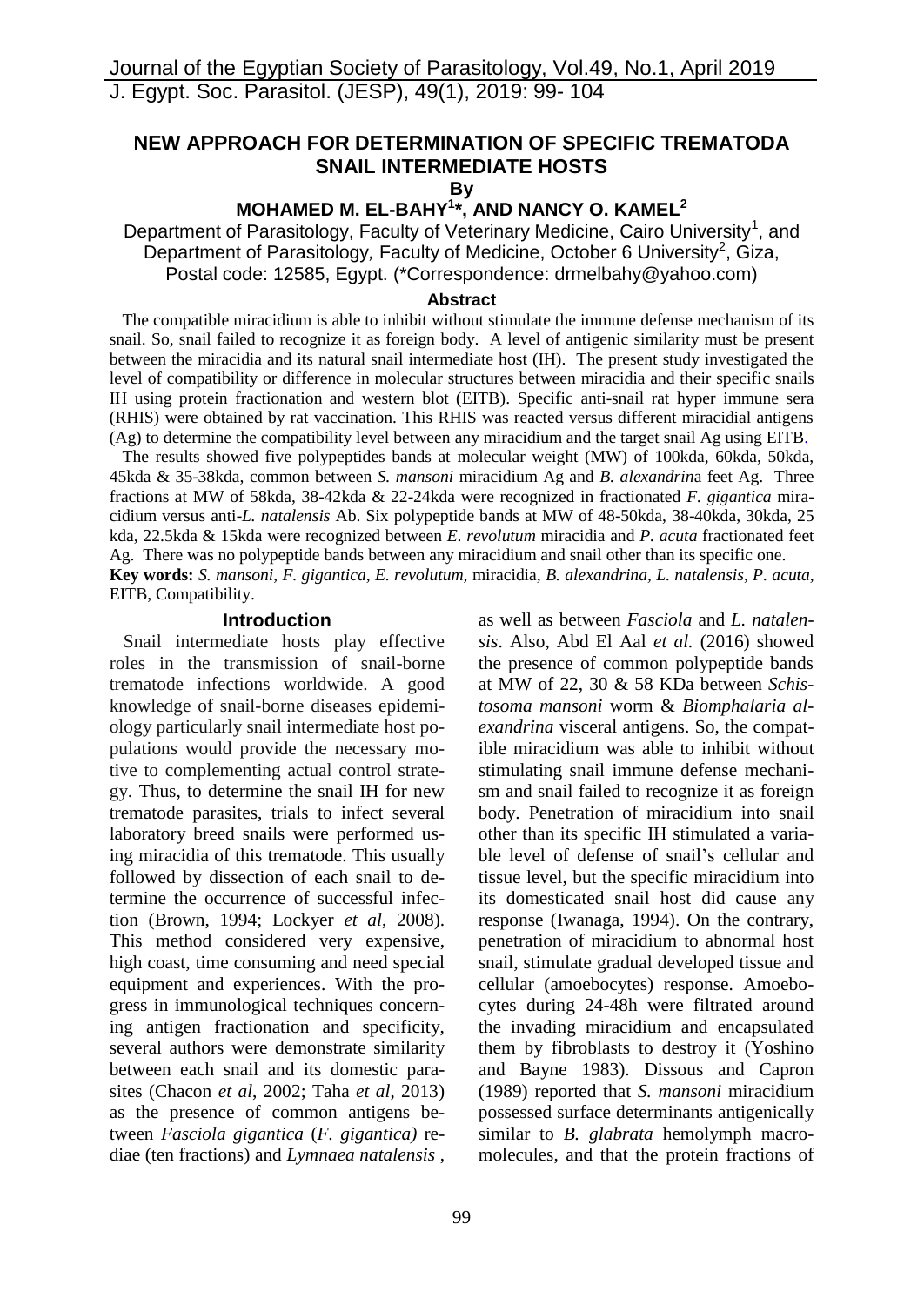43 & 39 kda of *S. mansoni* miracidia reacted positively with rabbit anti-*B. glabrata* Ab.

 El-Bahy *et al.* (2017) reported that there must be special behaviors between snail immune system versus its domestic miracidia, as *S. mansoni*, *F. gigantica* and *Echinostoma revolutum* miracidia penetrated and developed successfully in *B. alexandrina, L. natalinsis* and *Physa acuta*, respectively. The miracidia migrated freely to develop in snail hepato-pancreas without being recognized by the immune system. They concluded that the miracidia failed to develop in snail other than their specific IH, indicating antigenic similarity between them and their specific snail IH.

 The present study aimed to investigate the level of compatibility or difference in molecular structures between miracidia of trematode parasites and their specific snails intermediate host using protein fractionation and EITB, as an easily method to determine snail suspected to act as IH of some trematodes.

# **Materials and Methods**

 Ethical approval: All study steps and procedures were approved by the Institutional Animal Care and Use ethical Committee (CU-IACUC), Cairo University. This study was conducted from August to November 2018 in the laboratory of Parasitology, Cairo Faculty of Veterinary Medicine.

 *Fasciola gigantica* miracidia were recovered after incubation of clean eggs collected from naturally infected gal-bladders of freshly slaughtered buffaloes at Cairo Governmental Slaughterhouse. *E. revolutum* eggs were recovered after 6hr incubation of mature identified worms extracted from caeca of naturally infected ducks. The eggs were washed, sieved, collected using Fluke finder (Welch *et al,* 1987), and incubated at 28ºC as thin layer in clean Petri-dish under surface of water with Penicillin G sodium $<sup>(R)</sup>$ </sup> (100U) and Streptomycin<sup>(R)</sup> (100 lg) per ml. in dark (Hussein *et al*, 2010). *S. mansoni* eggs with active miracidia were purchased from Theodor Bilharz Research Institute, Giza. Eggs were hatched in a darkened cylinder (500ml) containing warm (30ºc) tap water. Hatched miracidia migrated to the top lighted surface of the water were collected using suitable pipette, transferred into clean test tubes, and left for an hour in refrigerator. Miracidia were collected after centrifugation at 1500rpm.15min. by removal of supernatant fluid (Theron and Coustau, 2005).

 Miracidial antigens: The sedimented miracidial masses were sonicated in 0.01 M phosphate buffered saline (PBS), PH 7.4 (PBS) for 5min. under 150 watt interrupted pulse output at 50% power cycle using a sonifier cell disrupter. The sonicated materials were centrifuged at 10.000rpm for an hour under cooling. The supernatant was concentrated in 6-8 Kda dialysis tubes against poly vinyl pylorridone and the concentrated soluble miracidial Ag were collected to measure protein content (Lowry *et al*, 1951) and stored at  $-70^{\circ}$ C until used. Snail antigens:

 Field-collected *L. natalensis* (IH for *F. gigantica), B. alexandrina* (IH for *S. mansoni)*  as well as *P. acuta* (IH of ducks flukes *E. revolutum*) were collected from the water bodies at Abou-Rawash, Giza and identified (Brown, 1994). Clean laboratory breed Albino rats were produced after cultivation of the newly deposited snail egg-masses in the laboratory (El-Bahy *et al*, 2014). Soluble crude antigens (Ag) were prepared from the feet of one-month-old laboratory breed parasite-free snails (Khalil *et al*, 1985). After crushing the selected snails, in sterile PBS, their feet were separated from its visceral hump tissue, washed several times, homogennized in an equal amount of 0.01M PBS, pH 7.4 sonicated and then centrifuged as mentioned. The supernatant was dialyzed in 6-8 KDa dialysis tubes overnight at  $4^{\circ}$ C against 4 M urea buffer [\(Basyoni](https://www.ncbi.nlm.nih.gov/pubmed/?term=Basyoni%20MM%5BAuthor%5D&cauthor=true&cauthor_uid=23682262) and [Abd El-](https://www.ncbi.nlm.nih.gov/pubmed/?term=EL-Wahab%20AA%5BAuthor%5D&cauthor=true&cauthor_uid=23682262)[Wahab,](https://www.ncbi.nlm.nih.gov/pubmed/?term=EL-Wahab%20AA%5BAuthor%5D&cauthor=true&cauthor_uid=23682262) 2013), concentrated and its protein content was estimated and stored as before.

Reference rat hyper-immune serum (RHIS): After Langley and Hillyer (1989), RHIS were raised against the 3 tested snails Ag (*L. nataliensis, B. alexandrina* & *P. acuta*). Rats were initially injected S/C and followed by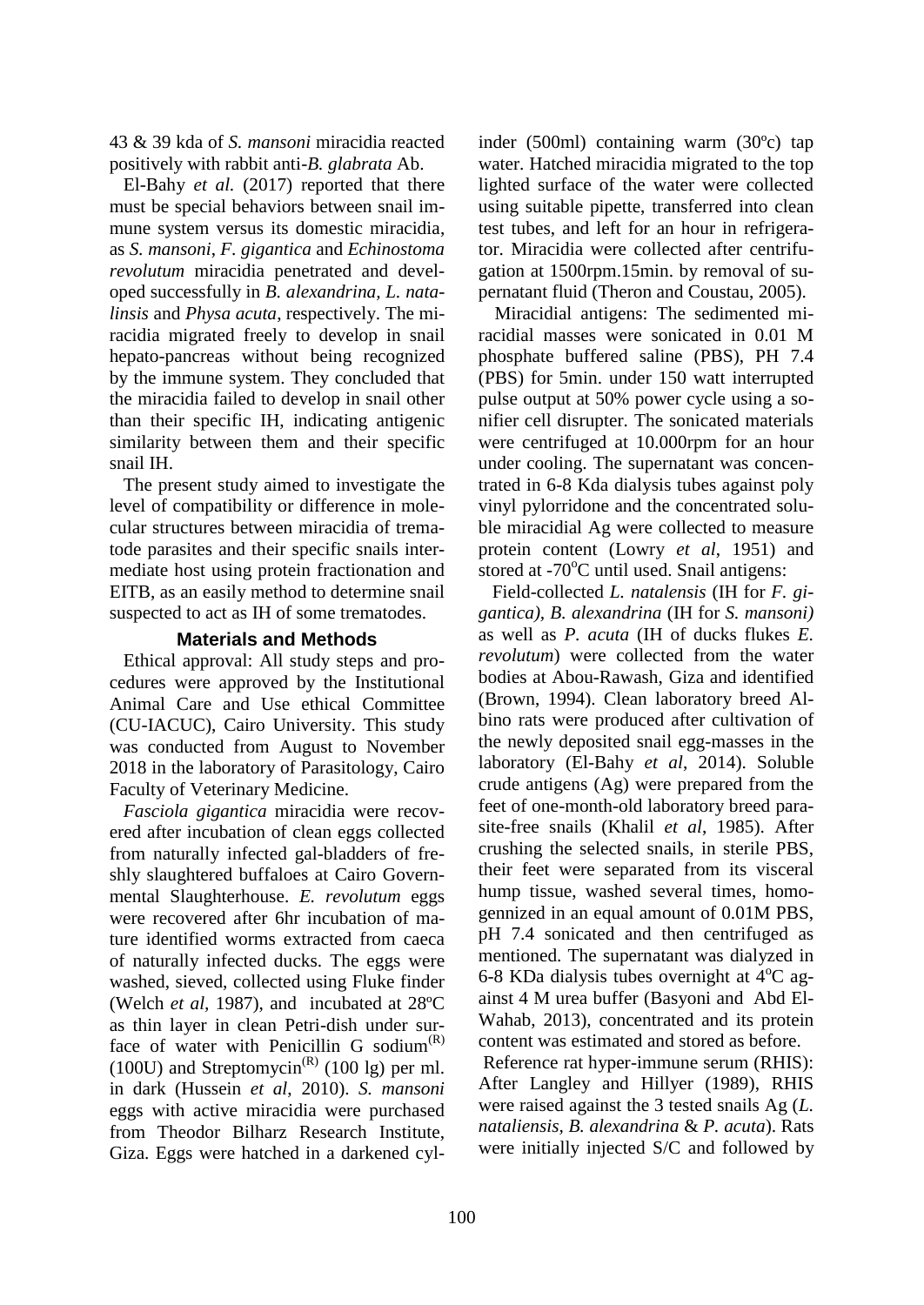three consecutives intramuscularly injections in an equal amount of mineral oil at one week interval. One week after last injection the antibodies level in sera of the immunized rats was evaluated. The rats were sacrificed and sera were collected. Blood samples were collected from these rates before vaccination to raise sera used as negative control.

Sodium Dodecyl Sulfate polyacrylamide gel electrophoresis (SDS-PAGE) and western blot (EITB) techniques: **T**hree prepared snail feet and miracidia Ag were fractionated using 12% SDS-PAGE (Laemmli, 1970) associated with low molecular weight standards (MWS) (Pharmacia Biotech). After Comassi blue staining of the first prepared gel piece another one was prepared for each antigen type and its containing protein fractions were transferred onto nitrocellulose (NC) sheet for western blot technique (Towbin *et al*, 1979). Four mm width NC strip represent fractions of each antigen was arranged in groups of 4 strips each, associated with one of MWS. The  $1^{st}$  strip with fractionated *B. alexandrina* Ag, 2<sup>nd</sup> strip with fractionated *S. mansoni* miracidia, 3<sup>rd</sup> strip with frac-tionated  $F$ . *gigantica* miracidia, and  $4<sup>th</sup>$ strip with fractionated *E. revolutum* miracidia. Four strips treated in the same time by *B. alexandrina* RHIS RHIS using EITB (Figs.  $1, 2, 3 \& 4$ .

 NC strips with t three fractionated miracidia and 1<sup>st</sup> strip with fractionated *L. natalensis* feet Ag, and group treated by *L. natalensis* RHIS using EITB. Also, the NC strips the three fractionated miracidia and the  $1<sup>st</sup>$ strip with fractionated *P. acuta* feet Ag, and the group treated using *P. acuta* RHIS sera using EITB. The polypeptides reacted under the same condition in snail and any of the other 3 miracidial fraction was considered snail and miracidia related. Others without combination between snail and its target miracidia were non-relat-ed fractions (Pharmacia Medical Company, Cairo, Egypt)

## **Results**

Staining of the produced gel piece using comassi blue stain (Fig. 1) showed the presence of a structural homology between the snail and its compatible miracidium. From ten protein bands recorded corresponding to MWS at the level of 18-150 kda in fractionated *B. alexandrina* feet Ag three fractions at MW of 50-55 kda, 38-40 kda & 22 kda were in fractionation of domestic *S. mansoni* miracidia (Fig. 1, lanes 1 & 2,). Also, *L. natalensis* showed 6 fractions at MWS of 15- 150 kda, three fractions of them at MWS of 58kda, 25kda & 20kda were recorded in the domestic miracidia of *F. gigantica* (lanes 3 & 4). From six fractions recorded in *P. acuta* in range of 18-120 kda, three fractions were recorded in the domestic miracidia of *E. revolutum* corresponded to MWS at 55-58 kda, 23kda & 18kda (lanes 5 & 6).

The similarity between different miracidial fractions and that of each snail species, fractions of each miracidium on NC strips reacted versus anti-snail Ab developed after vaccination of rats by snail feet Ag via EITB.

 Different fractions reacted positive with anti-*B. alexandrina* Ab in RHIS vaccinated by *B. alexandrina* feet Ag. Five polypeptides corresponded to MWS at 100kda, 60 kda, 50kda, 45kda & 35-38kda were common reacted bands between *S. mansoni* miracidium Ag and *B. alexanderina*. No common polypeptide bands were between same snail and miracidial Ag of *F. gigantica* or *E. revolutum*. Miracidia were unable to develop in *B. alexandrina* (Fig. 2, Tab. 1).

 Three broad polypeptide fractions at MW of 58 kda, 38-42 kda & 22-24 kda were recognized in *F. gigantica* miracidium Ag similar to those bands in *L. natalensis* fractionated feet Ag after injecting both NC strips by RHIS with anti-*L. natalensis* Ab. One fraction at 23 kda and another one at 25 kda were recognized in fractionated *S. mansoni* and *E. revolutum* miracidium respectively after injecting NC strips by anti-*L. natalensis* Ab with rat sera vaccinated by *L. natalensis* feet Ag (Tab. 2, Fig 3).

Treatment of NC strips containing *E. revolutum* miracidium fractions versus anti-*P*. *acuta* Ab in RHIS vaccinated by *P. acuta*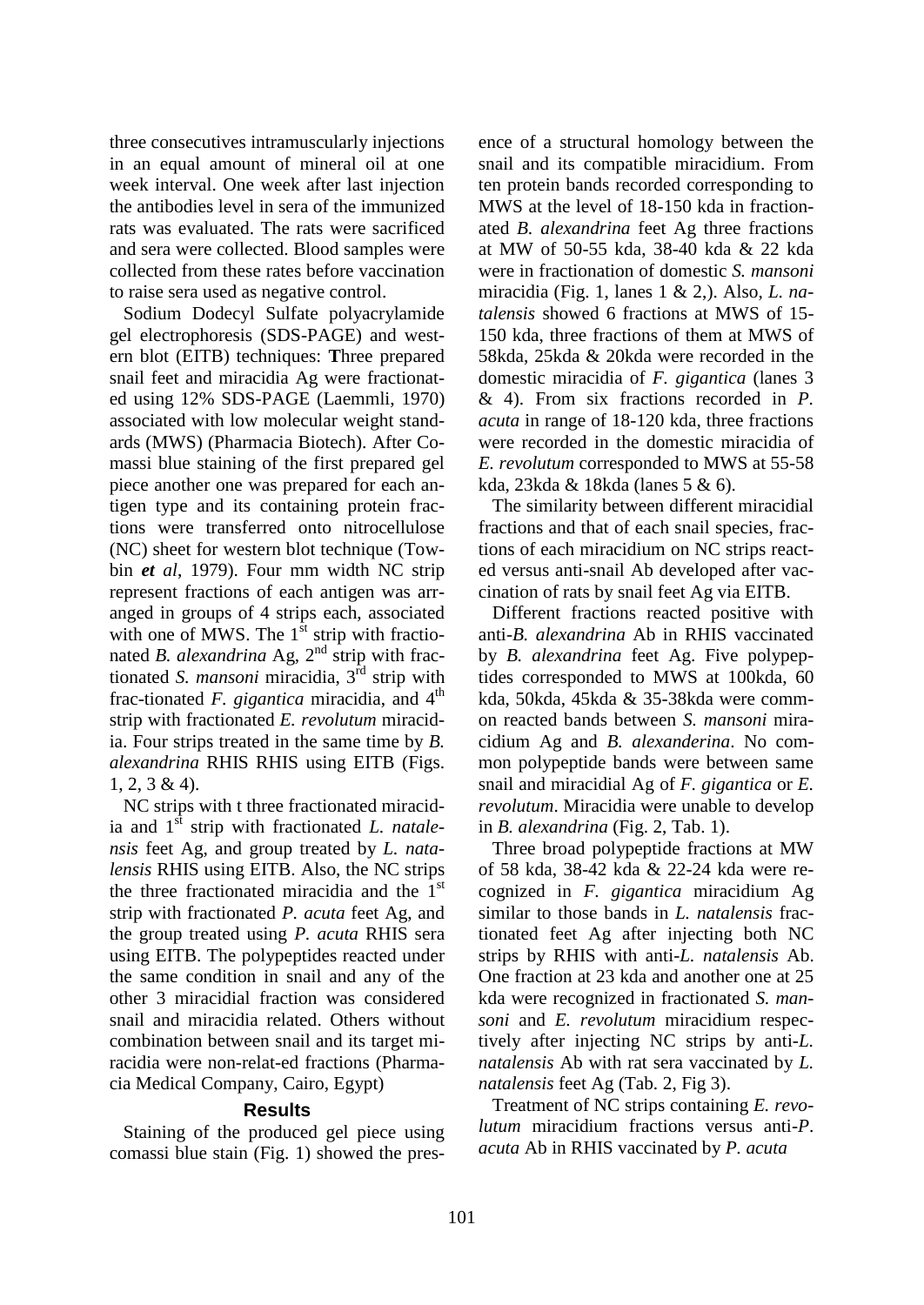feet Ag showed six similar polypiptied bands between these miracidia and their snail IH. These fractions corresponded to MW of 48-50kda, 38-40kda, 30kda, 25kda, 22.5kda &15kda. Only two fractions at MW of 22.5kda & 15-18kda were positive in fractionated *S. mansoni* miracidia and another two fractions at 30-38kda & 22-25kda were in fractionated *F. gigantica* miracidia after injection with corresponded NC strips by anti-*P. acuta* Ab prepared after rat vaccination with snail Ag (Fig. 4, Tab. 4).

Table 1: Specific reacted protein fractions in different miracidia versus *B. alexandrina* HIS using EITB Kda fractions reacted on NC strip contain Ag of

|           | B. <i>alexandrina</i> foot $\vert$ S. <i>mansoni</i> miracidia | F. gigantica miracidia | E. <i>revolutum</i> miracidia |  |  |
|-----------|----------------------------------------------------------------|------------------------|-------------------------------|--|--|
| $150$ kda | $100$ kda                                                      | 70 kda                 | 70 kda                        |  |  |
| $100$ kda | 60 kda                                                         | 58 kda                 | 58 kda                        |  |  |
| 60 kda    | 50 kda                                                         | 55 kda                 |                               |  |  |
| 50 kda    | 45 kda                                                         | 40 kda                 | 35 kda                        |  |  |
| 35-48 kda | 35 - 38 kda                                                    | 20 kda                 | 10 kda                        |  |  |
| 26 kda    | 30 kda                                                         | 15 kda                 |                               |  |  |
| 25 kda    | 18-25 kda                                                      |                        |                               |  |  |
| 18-23 kda |                                                                |                        |                               |  |  |

Table 2: Specific reacted protein fractions in different miracidia versus *L. natalensis* HIS using EITB

| Kda fractions reacted on NC strip contain Ag of |                              |                     |                        |  |  |  |
|-------------------------------------------------|------------------------------|---------------------|------------------------|--|--|--|
| L. natalensis foot                              | <i>F.gigantica</i> miracidia | S.mansoni miracidia | E. revolutum miracidia |  |  |  |
| 50-58 kda                                       | 100 kda                      | 100-150 kda         | 70 kda                 |  |  |  |
| 42 kda                                          | 80 kda                       | 50 kda              | 50 kda                 |  |  |  |
| 38 kda                                          | 70 kda                       | 40 kda              | 38 kda                 |  |  |  |
| 30 kda                                          | 58 kda                       | 33 kda              | 32 kda                 |  |  |  |
| 23 kda                                          | 38-42 kda                    | 23 kda              | 25 kda                 |  |  |  |
| 20 kda                                          | 22-24 kda                    | 10 kda              |                        |  |  |  |
| 12 kda                                          | 15 kda                       |                     |                        |  |  |  |

Table 3: Specific reacted protein fractions in different miracidia versus *P. acuta* HIS using EITB

| Kda fractions reacted on NC strip contain Ag of |                       |                     |                       |  |  |
|-------------------------------------------------|-----------------------|---------------------|-----------------------|--|--|
| P. acuta foot                                   | E.revolutum miracidia | S.mansoni miracidia | F.gigantica miracidia |  |  |
| 48-50 kda                                       | 100 kda               | 150 kda             | 80 kda                |  |  |
| 38-40 kda                                       | 80 kda                | 90 kda              | 50-55 kda             |  |  |
| 30 kda                                          | 70 kda                | 55 kda              | 30-38 kda             |  |  |
| 25 kda                                          | 60 kda                | 52 kda              | 22-25 kda             |  |  |
| 22.5 kda                                        | 48-50 kda             | 40 kda              | 20 kda                |  |  |
| 15 kda                                          | 38-40 kda             | 22.5 kda            | 18 kda                |  |  |
|                                                 | 30 kda                | 15-18 kda           |                       |  |  |
|                                                 | $25$ kda              |                     |                       |  |  |
|                                                 | 22.5 kda              |                     |                       |  |  |
|                                                 | 20 kda                |                     |                       |  |  |
|                                                 | 15 kda                |                     |                       |  |  |

### **Discussion**

 Common antigens relation between snails and trematode parasites were reported (Iwanaga, 1994: Taha *et al,* 2013; Abdel Aal *et al,.* 2016). Compatible miracidium did not stimulate the immune defense mechanism of its specific snail intermediate host that failed to recognize this miracidium as foreign body (El-Bahy *et al,* 2017). Consequently, antigenic similarity level must be present between the miracidia and its natural snail IH.

In the present study, electrophoretic profile of *S. mansoni* Ag compared with *B. alexandrina*, and *F. gigantica* compared with *L. natalensis* and miracidia Ag of *E. revolutum* compared with *P. acuta* using SDS-PAGE was illustrated. Comassi blue stained gel piece showed that three fractions at MW of 50-55kda, 38-40kda & 22kda, were common between *S. mansoni* miracidia and *B. alexandrina* Ag. Also, three fractions at MWS of 58kda, 25kda & 20kda were common be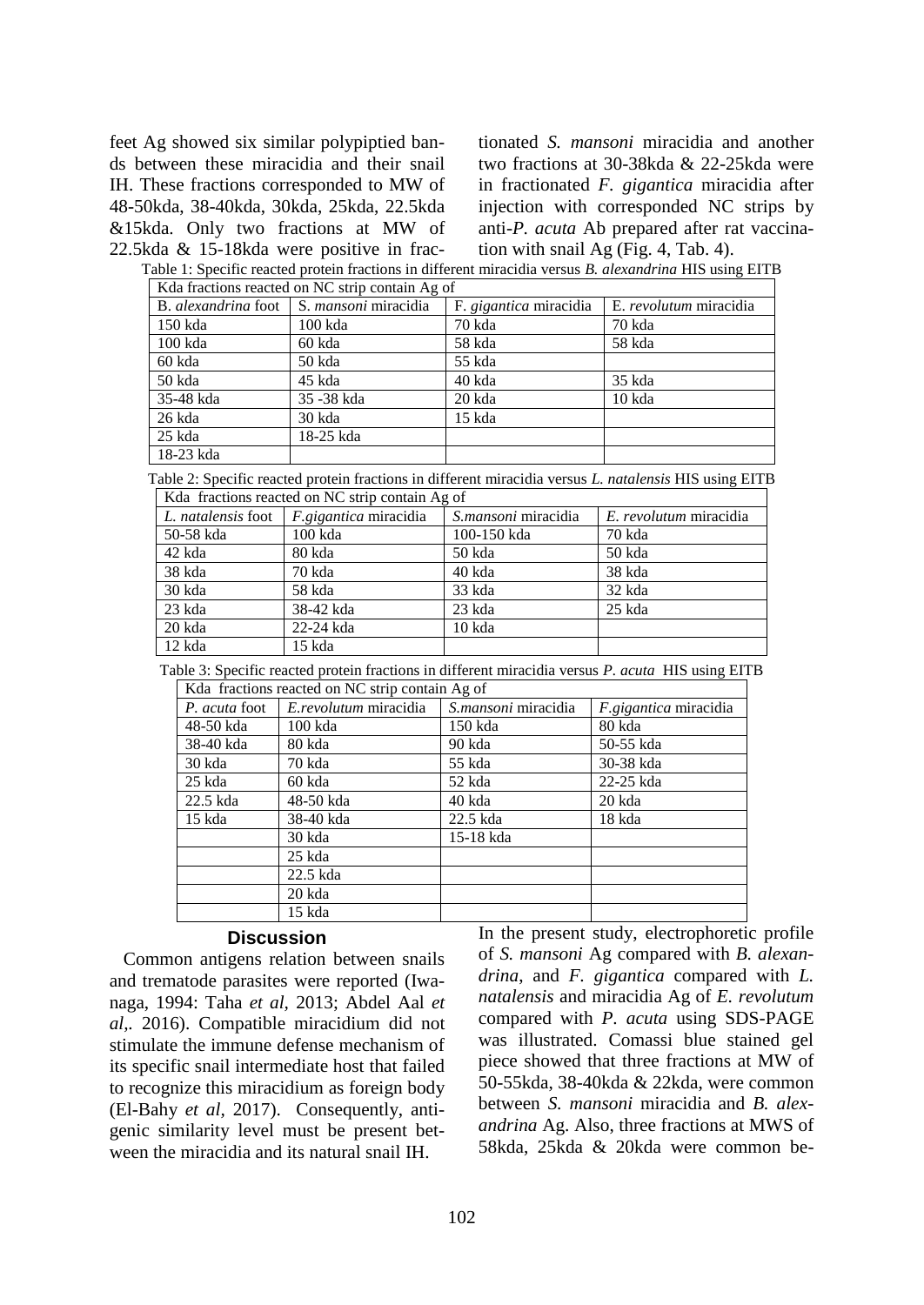tween *F. gigantica* and *L. natalensis* feet Ag. Another three fractions of MWS at 55- 58kda, 23kda & 18kda were recorded between *E. revolutum* and *P. acuta*.

 Ag compatibility degree versus NC strips with fractionated miracidial Ag showed five polypeptides at MWS of 100-kda, 60kda, 50 kda, 45kda & 35-38kda as common bands between *S. mansoni* miracidium Ag and *B. alexandrina.* These agreed with Sulahian *et al.* (2005) and [Abd el Aal](http://platform.almanhal.com/GoogleScholar/Details/?ID=2-97465) *et al.* (2016).

Treatment of fractionated *F. gigantica* miracidium on NC strips versus anti-*L. natalinsis* Ab in RHIS showed three broad fractions at MW of 58kda, 38-42kda & 22-24kda similar to corresponding bands in *L. natalensis* fractionated foot Ag. Also, six polypiptied bands at MW of 48-50kda, 38-40kda, 30kda, 25kda, 22.5kda & 15kda were common between *E. revolutum* miracidia and *P. acuta* fractionated feet Ag. Specific fractions were between the miracidia and their natural snail IH agreed with Dissous and Capron (1989) and Chacon *et al.* (2002).

Chacon *et al.* (2002) reported band fractions at MW of 85, 54, 45, 34, 28 & 22kda common bands between *L. natalensis* feet and *F. gigantica* miracidial antigens. At MW of 78, 54 & 45kda were common specific bands between *B. alexandrina* feet and *Paramphistomum microbothrium* (cattle rumen fluke) miracidial antigens. No doubt, miracidium is a difficult stage to get enough amounts for experimental study vaccination.

 In the present study, no common polypeptide bands were between any miracidia and snail other than its natural snail IH. This agreed with Adema (2002) who found peptides from snail antigen against heterologous (foreign) miracidia hyper immune sera present enzymes as myeloperoxidase or fibrinogen-related proteins from foreign snails*.*

## **Conclusion**

 There is an antigenic similarity degree between each miracidia and its susceptible snail IH. This antigenic similarity let snail immune system to fail in identifying them as foreign body. For this reason, miracidia migrate freely inside its snail IH and complete its parthenogenic development. This finding is essential for prediction of snail IH suitable for a trematode of unknown life cycle.

### **References**

**Abdel-Aal, SM**, **[Ahmed, JA,](http://platform.almanhal.com/GoogleScholar/Details/?ID=2-97465) Ismail, MA, [Ab](http://platform.almanhal.com/GoogleScholar/Details/?ID=2-97465)[del Mawgood, SZ,](http://platform.almanhal.com/GoogleScholar/Details/?ID=2-97465) 2016:** The antigenic relationship between adult *Schistosoma mansoni* and its intermediate host snail. J. Egypt. Soc. Parasitol. 46, 3:663-70.

**Adema, CM, 2002:** Aspects of digenean-snail interactions revealed by an echinostome model. 10<sup>th</sup> ICOPA: 4-9 August, Vancouver, Canada.

**[Basyoni,](https://www.ncbi.nlm.nih.gov/pubmed/?term=Basyoni%20MM%5BAuthor%5D&cauthor=true&cauthor_uid=23682262) MM, [Abd El-Wahab,](https://www.ncbi.nlm.nih.gov/pubmed/?term=EL-Wahab%20AA%5BAuthor%5D&cauthor=true&cauthor_uid=23682262) A, 2013:** Potential use of *Biomphalaria alexandrina* snail antigens for serodiagnosis of schistosomiasis *mansoni* by immunoblot analysis. [Iran J. Parasitol.](https://www.ncbi.nlm.nih.gov/pmc/articles/PMC3655242/) 8, 1:65-72.

**Brown, D, 1994:** Freshwater Snails of Africa and Their Medical Importance.  $(2^{nd}$  edition) Taylor and Francis Ltd, London.

**Chacon, N, Losada, S, Noya, B, Alarcon de Noya, B, Noya, O, 2002:** Antigenic community between *Schistosoma mansoni* and *Biomphalaria glabrata*: on the search of candidate antigens for vaccines. Mem. Inst. Oswaldo Cruz, Rio de Janeiro 97:99-104.

**Dissous, C, Capron, A, 1989:** *Schistosoma mansoni* and its intermediate host *Biomphalaria glabrata* express a common 39 Kilodalton acidic protein. Mol. Bicohem. Parasitol. 32:49-56.

**El-Bahy, MM, Khalifa, MM, Atwa, MT, 2017:** Contributions on trematoda-snail interactions. J. Egypt. Soc. Parasitol. 47, 3:459-68

**El-Bahy, MM, Mahgoub, AMA, Taher, EE, 2014:** Contributions on human fascioliasis and its snail intermediate host in Nile Delta, Egypt. Int. J. Bas. Appl. Sci. 3, 3:172-9.

**Iwanaga, Y, 1994:** Studies on host-parasite relationship between the Puerto Rican strain of *Schistosoma mansoni* and *Biomphalaria* snails. Southeast Asian J. Trop. Med. Publ. Hlth. 25:509- 15.

**Khalil, HM, Azad, ME, El-Shennawy, SF, El-Hady, HM, 1985:** Migration inhibition factor in experimental schistosomiasis using parasite and intermediate host antigens. J. Egypt. Soc. Parasitol. 15, 2:697-703.

Laemmli, UK, 1970: Cleavage of structural proteins during the assembly of the head of Bacteriophage  $T_4$ . Nature 227:680-5.

Langely, RJ, Hillyer, GV, 1989: Detection of